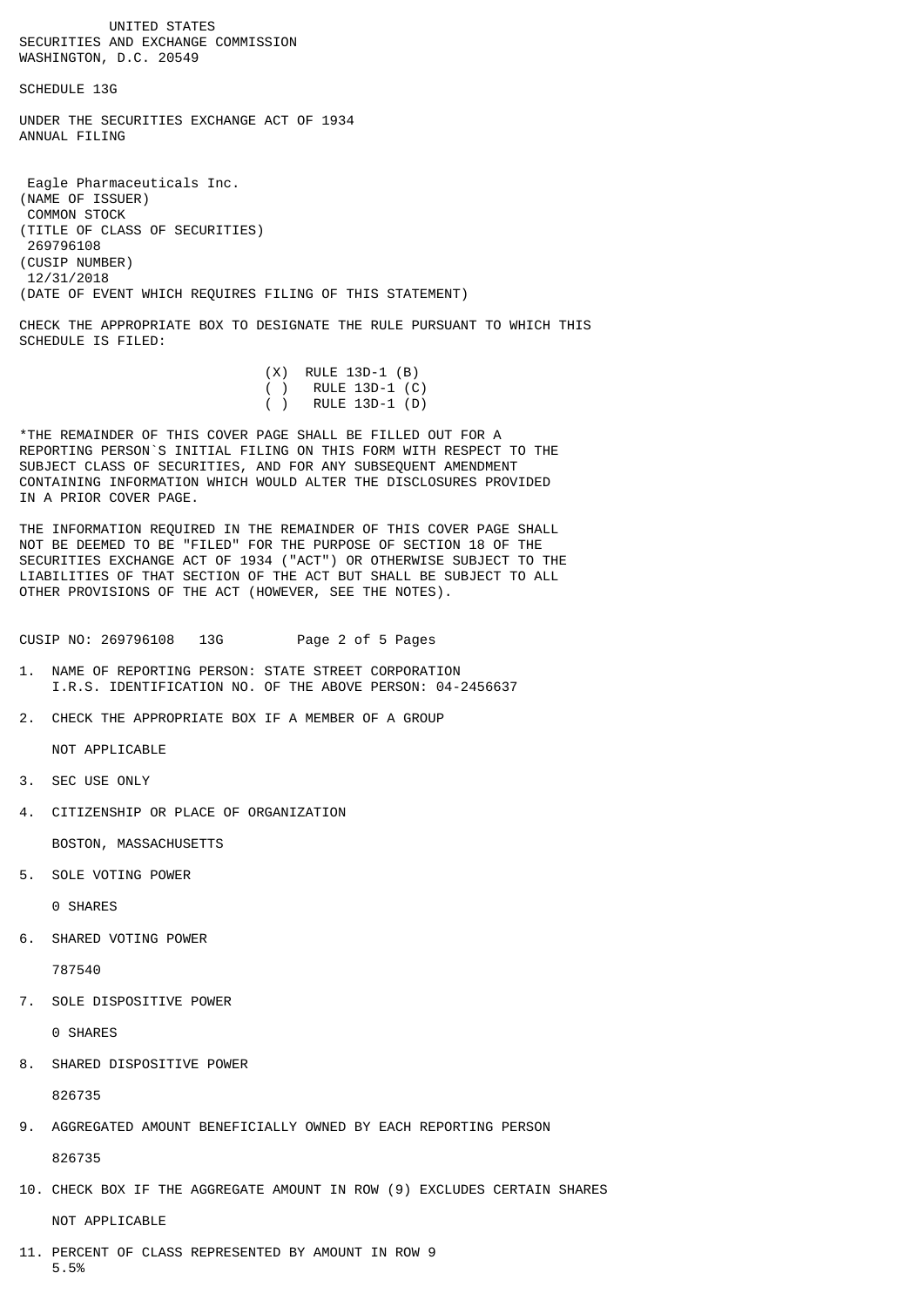12. TYPE OF REPORTING PERSON HC CUSIP NO: 269796108 13G Page 3 of 5 Pages ITEM 1. (A) NAME OF ISSUER Eagle Pharmaceuticals Inc. (B) ADDRESS OF ISSUER`S PRINCIPAL EXECUTIVE OFFICES 50 Tice Blvd Suite 315 Woodcliff Lake, NJ 07677 United States ITEM 2.<br>(A) NAME OF PERSON FILING STATE STREET CORPORATION AND ANY OTHER REPORTING PERSON IDENTIFIED ON THE SECOND PART OF THE COVER PAGES HERETO (B) ADDRESS OF PRINCIPAL BUSINESS OFFICE OR, IN NONE, **RESTDENCE**  STATE STREET FINANCIAL CENTER ONE LINCOLN STREET BOSTON, MA 02111 (FOR ALL REPORTING PERSONS) (C) CITIZENSHIP: SEE ITEM 4 (CITIZENSHIP OR PLACE OF ORGANIZATION) OF COVER PAGES (D) TITLE OF CLASS OF SECURITIES COMMON STOCK (E) CUSIP NUMBER: 269796108 ITEM 3. IF THIS STATEMENT IS FILED PURSUANT TO RULE 13D-1(B), OR 13D-2(B) OR (C), CHECK WHETHER THE PERSON FILING IS A: SEE ITEM 12(TYPE OF REPORTING PERSON) OF THE COVER PAGE FOR EACH REPORTING PERSON AND THE TABLE BELOW, WHICH EXPLAINS THE MEANING OF THE TWO LETTER SYMBOLS APPEARING IN ITEM 12 OF THE COVER PAGES. CATEGORY BK BANK AS DEFINED IN SECTION 3(A) (6) OF THE ACT. IC **INSURANCE COMPANY AS DEFINED IN SECTION 3 (A) (19)**  OF THE ACT IC INVESTMENT COMPANY REGISTERED UNDER SECTION 8 OF THE INVESTMENT COMPANY ACT OF 1940. IA AN INVESTMENT ADVISOR IN ACCORDANCE WITH RULE 13D-1(B) (1) (II) (E). AN EMPLOYEE BENEFIT PLAN OR ENDOWMENT FUND IN ACCORDANCE WITH RULE  $13D-1(B)$  (1) (II)  $(F)$ HC A PARENT HOLDING COMPANY OR CONTROL PERSON IN ACCORDANCE WITH RULE  $13D-1(B)(1)(II)$  (G). SA A SAVINGS ASSOCIATIONS AS DEFINED IN SECTION 3(B) OF THE FEDERAL DEPOSIT INSURANCE ACT (12 U.S.C. 1813). CP A CHURCH PLAN THAT IS EXCLUDED FROM THE DEFINITION OF AN INVESTMENT COMPANY UNDER SECTION 3(C)(14) OF THE INVESTMENT COMPANY ACT OF 1940. CUSIP NO: 269796108 13G Page 4 of 5 Pages ITEM 4. OWNERSHIP THE INFORMATION SET FORTH IN ROWS 5 THROUGH 11 OF THE COVER PAGE HERETO FOR EACH OF THE REPORTING PERSONS IS INCORPORATED HEREIN BY REFERENCE. ITEM 5. OWNERSHIP OF FIVE PERCENT OR LESS OF CLASS NOT APPLICABLE ITEM 6. OWNERSHIP OF MORE THAN FIVE PERCENT ON BEHALF OF ANOTHER PERSON NOT APPLICABLE ITEM 7. IDENTIFICATION AND CLASSIFICATION OF THE SUBSIDIARY WHICH

 ACQUIRED THE SECURITY BEING REPORTED ON BY THE PARENT HOLDING COMPANY OR CONTROL PERSON SEE EXHIBIT 1 ATTACHED HERETO

ITEM 8. IDENTIFICATION AND CLASSIFICATION OF MEMEBERS OF THE GROUP NOT APPLICABLE

ITEM 9. NOTICE OF DISSOLUTION OF GROUP NOT APPLICABLE